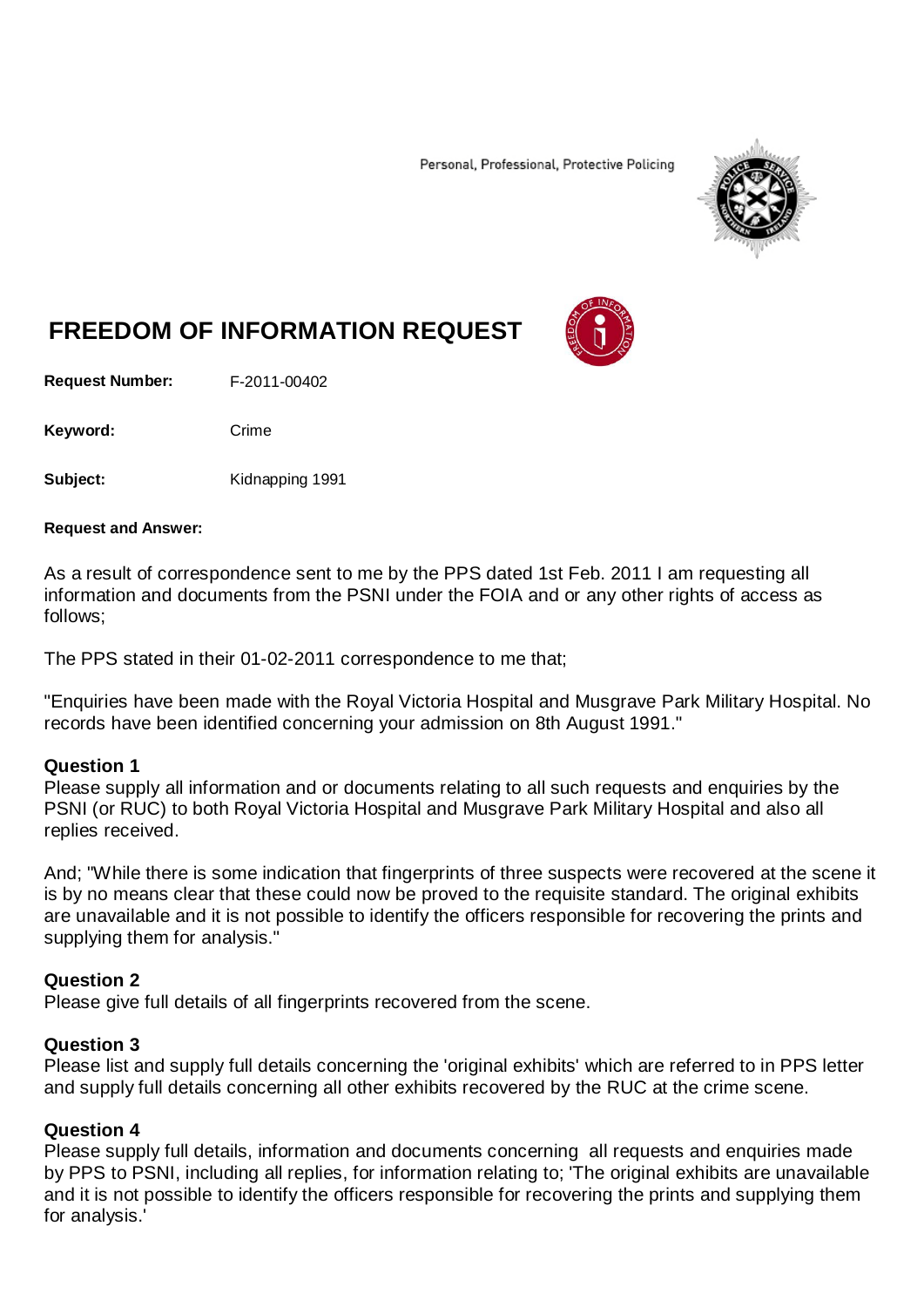# **Question 5**

Please supply all information and documents held by PSNI (and or RUC) concerning 'One of the suspects is thought to have been the tenant of the property at the time.' as well as all information concerning; ' ... and the two other suspects were his associates.'

## **Question 6**

Please supply all information Police have concerning where all fingerprints were found, on which items, number of items and where were the said items recovered from.

## **Question 7**

Please supply all information given to the PPS by the PSNI which confirmed that I was in the flat on the 8th Aug 1991.

## **Question 8**

Are the PSNI satisfied that I was in the flat? If so, please supply all information and documents they have concerning my being inside the flat on 08-08-91.

## **Question 9**

Please detail all other forensic evidence which was recovered from the scene by police, inside and outside the flat.

## **Question 10**

Please supply all information relating to statements made by all other third parties which make reference to man jumping out of window.

## **Question 11**

Please supply full details concerning '...crime scene was held at (named address) and that an examination was carried out by scenes of crime officer and a photographer.' What was the name of all officers involved? When did they, police first arrive at the crime scene and when did they leave the crime scene. Was anyone arrested at the scene on the day, 8th Aug 1991?

#### **Question 12**

Please supply all detail, information or evidence which was recorded by the police photographer concerning broken window(s) and or broken glass both inside and outside the flat, crime scene.

#### **Question 13**

Please supply all information or detail concerning person(s) referring to man, at flat or nearby, whose feet were tied and who was not wearing shoes.

#### **Question 14**

Please supply all information which was recorded concerning my shoes, trainers and or the laces having been recovered from inside or outside the flat.

#### **Question 15**

When did Police first speak to the owner of the flat, what date and how was owner contacted? Please also explain any delay in making contact with the owner. How did the owner of the flat explain the events which took place at the flat on 08-08-1991, flat? What explanation did the owner of the flat give concerning broken window(s), man found injured on ground outside, police and others treating the flat as a crime scene etc.

#### **Question 16**

Please supply all detail or information concerning any reference relating to the flat having been taken over by anyone, including terrorists, by force, making threats or using intimidation.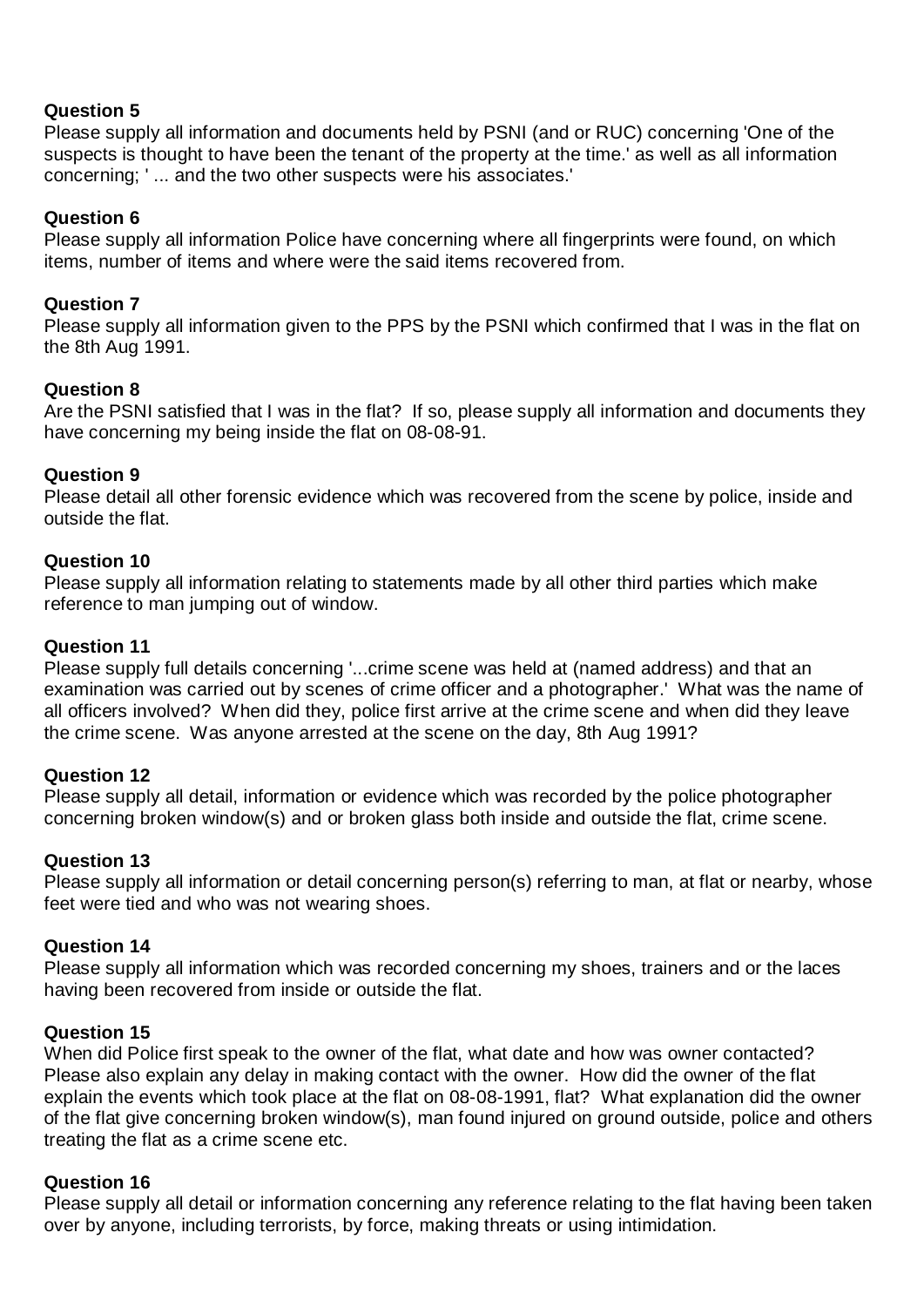#### **Question 17**

What date did the PSNI first made aware that; 'The original exhibits are unavailable.' and by whom, name of officers.

#### **Question 18**

I'm being told; '.original exhibits are unavailable ...Please supply all information and documents concerning what happened to these exhibits, where have they gone. When did police discover the exhibits were missing and what has been done to find them. Which officers were involved in same?

#### **Question 19**

I'm also being told; '... it is not possible to identify the officers responsible for recovering the prints and supplying them for analysis.' Please supply all information and documents concerning all attempts made by police to identify all officers involved.

## **Question 20**

When did the police first become aware that 'it is not possible to identify the officers responsible for recovering the prints and supplying them for analyses? What was the name of officers? How was the information passed to the police? Please supply all documents and information concerning same letters to the police as well as all replies relating to same.

#### **Answer**

#### **Questions 1 - 20**

Your request for information has now been considered and the decision has been taken not to supply the information you have requested.

Section 17(1) of the Freedom of Information Act 2000 requires the Police Service of Northern Ireland, when refusing to provide such information (because the information is exempt) to provide you the applicant with a notice which:

- (a) states that fact,
- (b) specifies the exemption in question and
- (c) states (if not otherwise apparent) why the exemption applies.

The exemption, as well as the factors the Department considered when deciding where the public interest lies, are listed below:

**Section 30 (1) (a):** Investigations and proceedings conducted by the public authority – Section 30 is a class based qualified exemption which means that the legislators have identified that the public interest considerations need to be evidenced and articulated to the applicant.

#### **Harm**

Section 30 (1) (a) - a public authority is exempt from the duty to communicate information where that information has, at any time been held for the purposes of any investigation, which the public authority has a duty to conduct. This investigation is still open and any release of information could prejudice the investigation. Even though a considerable amount of time has passed the fact that individuals may still be identified, could mean that any further investigations could be compromised.

It could be argued that there is a public interest in the transparency of investigations carried out by the police to ensure they are being conducted appropriately and in line with current investigative guidelines particularly in relation to unsolved crimes. However, the Police Service of Northern Ireland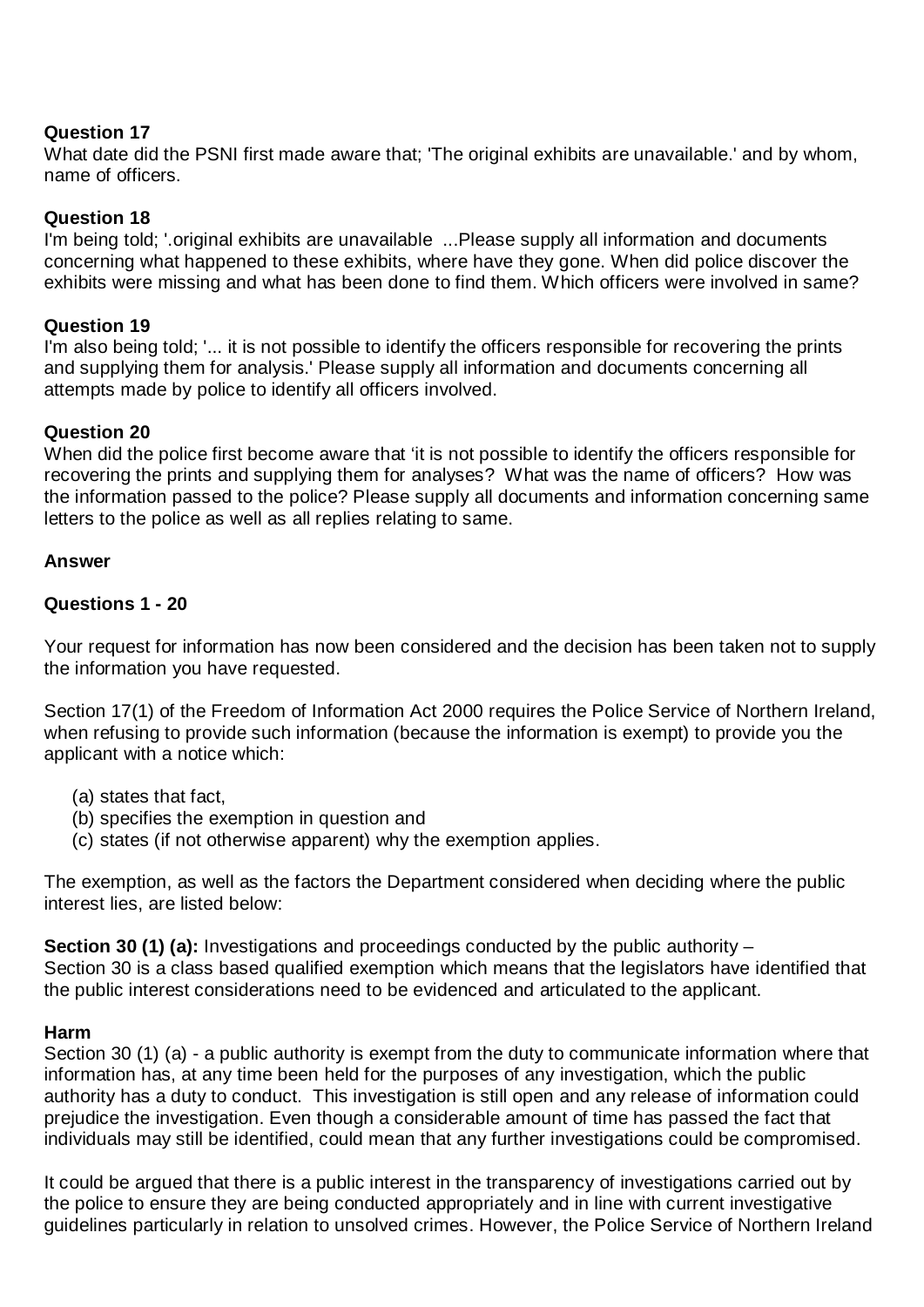(PSNI) has a duty of care to all individuals involved in any investigation to ensure effective law enforcement and the prevention and detection of crime. The PSNI will not disclose information which could compromise an ongoing investigation.

There is an expectation that statements will remain within the domain for which they were provided and are made in confidence. Release of this type of information into the public domain while an investigation is still ongoing and unresolved would be a breach of this confidentiality.

Section 30

#### Factors Favouring Disclosure

Disclosure could promote public trust in providing transparency, demonstrating openness and accountability into how the investigation took place. It could allow the public to be satisfied that the investigation, although unresolved, has been conducted efficiently and appropriately. Disclosure would also show that public funds were being used effectively and appropriately.

## Section 30

# Factors Favouring Non-Disclosure

Information released into the public domain could undermine a police investigation. It would therefore not be in the public interest to release information that may still be of assistance to the PSNI in relation to this investigation and therefore hinder the detection of crime. Such a release could also undermine the right to a fair trial should any person be subsequently charged with any offence. It is in the interests of both the individual concerned and the integrity of the investigation process that material relating to a live investigation can be properly protected.

It is the Association of Chief Police Officers approach that information relating to an investigation will rarely be disclosed under the provisions of the Freedom of Information Act. Whilst information may be released if it provides a tangible community benefit, for example to prevent or detect crime or to protect life or property, it is hard to see how the information here will do so.

# **Balance Test**

The strongest consideration favouring disclosure is the interest in increasing public awareness and whilst it is important to be open and transparent that has to be balanced against the detrimental impact it would have on the investigative work connected to the investigation. On weighing up the competing interests PSNI consider in this instance it would not be in the public interest. The strongest public interest is in safeguarding the integrity of police investigations.

#### **Answer Questions 7, 8, 10 and 14**

# **Additionally, Section 40 (5) Personal Information**

Section 40 is an absolute exemption however Section 40 (5) (a) is considered class based qualified exemption which means I am required to conduct a public interest test in relation to its usage in neither confirming nor denying the existence of any information.

Section 40

# Factors favouring confirmation or denial

Confirmation or denial of whether information is held would provide the public with an awareness of what personal information is held.

Section 40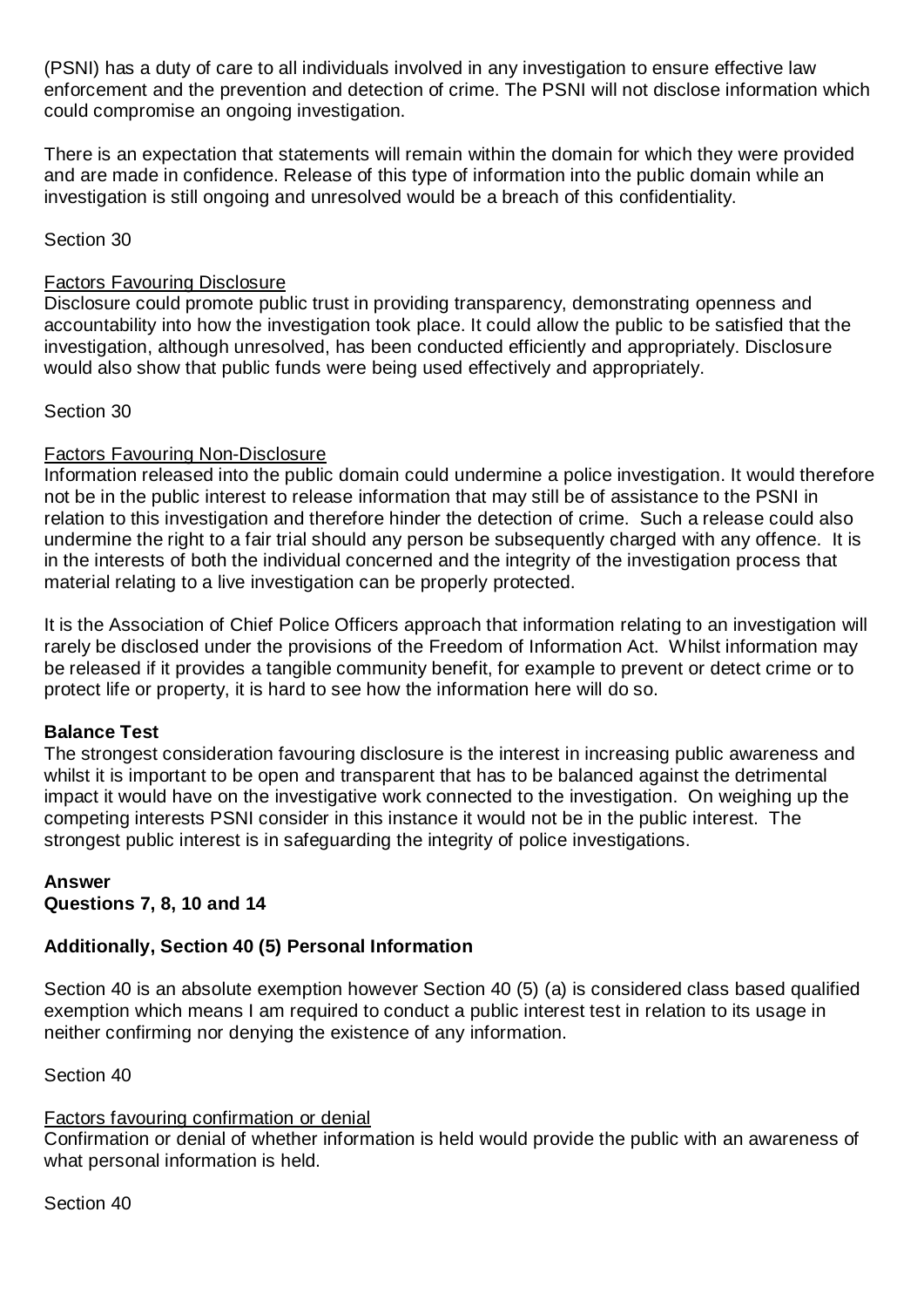## Factors against confirmation or denial

If confirmation or denying that other information is held has the potential to identify an individual this would be a clear breach of the first principle of the Data Protection Act, which states that personal data shall be processed fairly and lawfully and that a public authority must handle people's personal data only in ways they would reasonably expect.

#### **Balance test**

I am obliged to weigh up the above factors in order to determine whether the public interest lies in maintaining a neither confirm nor deny stance. In this case, the public benefit in being more aware is outweighed by the potential risk to individuals and investigations.

This should not be taken as necessarily indicating that any information that would meet your request exists or does not exist.

It is considered appropriate to neither confirm nor deny that PSNI hold sensitive personal data under the Freedom of Information Act (FOIA) as this is considered a release to the world in general and not just to an individual applicant. If you feel the PSNI process your personal data then you may wish to request the information you require under Section 7 of the Data Protection Act 1998. This legislation allows a right of access to personal including sensitive personal data held by the PSNI Data Controller.

The Data Protection Act 1998 sets out that a request must be made in writing and a £10 fee provided along with information which allows the PSNI Data Controller to satisfy himself as to the identity of the person making the Subject Access Request.

I have enclosed the web link below for your information:

#### <http://www.psni.police.uk/dat.pdf>

PSNI provide a specific form DAT1 to assist an individual wishing to request their personal data. Copy identification information such as a passport or driving license and a fee of £10 payable by cheque or postal order is required. The Data Controller is not obliged to comply with the legislation unless he is supplied with the above elements. Section 7 (2) & (3) addresses this legal obligation.

It should be noted however that the provision of this form is not confirmation that any relevant information is held and that if any information is held, it may be subject to exemptions under the Data Protection Act.

#### **Answer Question 16**

Additionally, the PSNI can Neither Confirm Nor Deny that it holds any further information relevant to your request as the duty in Section 1(1)(a) of the Freedom of Information Act 2000 does not apply by virtue of the following exemptions:

Section 23(5) - Information supplied by, or concerning, certain security bodies Section 24(2) - National Security

Section 23 is an absolute exemption and I am not required to provide a Public Interest Test or a Harm test.

Section 24 is a qualified, prejudice-based exemption which requires me to evidence the harm and consider the public interest.

#### **Harm**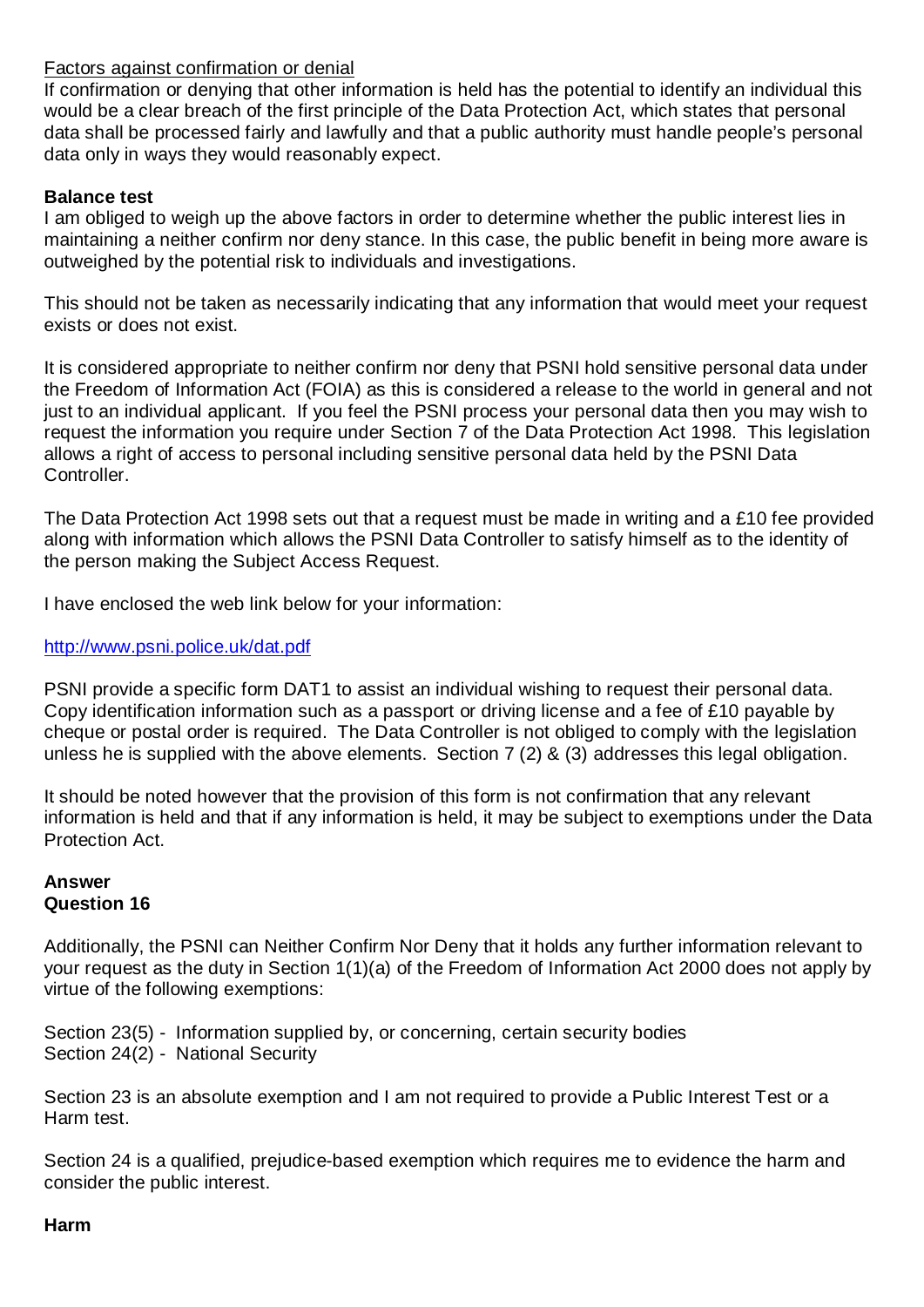In 1991, the PSNI had primacy in Northern Ireland for national security. This national security remit was undertaken in partnership with S23(3) security bodies. In specific circumstances there is therefore a necessity to engage the Section 23(5) and 24(2) exemptions in conjunction in response to certain requests for information concerning terrorists. Providing any other response in this situation would itself disclose exempt information about one or more of the security bodies.

It is PSNI practice to liaise with other law enforcement and intelligence agencies and sharing intelligence with them in accordance with the law and established protocols.

Intelligence regarding terrorism is gathered for the preservation of national security and law enforcement. Within the context of the national security remit, any request for information concerning terrorist organisations which is made does not just ask for information, it seeks disclosure of the intelligence that has been gathered for the purposes of investigating activities that fall within this remit.

The question also asks for confirmation that intelligence exists in relation to terrorists within this remit.

Each and every FOI request is carefully considered on a case-by-case basis and a neither confirm nor deny response is only applied after due consideration. This assessment has been carried out and indentified that this request engages the necessity to maintain a consistency of response by neither confirming nor denying by virtue of S23(5) and 24(2).

To confirm or deny that this level of policing activity has or has not occurred in any specific area would enable those engaged in criminal or terrorist activity or any form of domestic extremism to identify the focus of policing activity.

The release of such information would also reveal policing tactics regarding who was of interest to the police generally. This could be to the detriment of providing an efficient policing service and a failure in providing a duty of care to all members of the public.

#### **Public Interest Test**

Section 24

#### Factors favouring confirmation or denial

The public are entitled to know how public funds are spent. It would also enable the public to be better aware of the scope of intelligence held on terrorist organisations.

Section 24

#### Factors against confirmation or denial

By confirming or denying any policing arrangements of this nature would render security measures less effective. This would lead to the compromise of ongoing or future operations to protect the security or infra-structure of the UK and increase the risk of harm to the public.

Whilst there is a public interest in the transparency of policing operations and providing assurance that the police service is appropriately and effectively engaging with the threat posed by terrorists, there is a very strong public interest in safeguarding both national security and the integrity of police investigations and operations in the highly sensitive areas of which they work.

#### **Balance test**

As much as there is public interest in knowing that policing activity is appropriate and balanced in matters of national security this will only be overridden in exceptional circumstances. The areas of police interest is a sensitive issue that reveals local intelligence therefore it is our opinion that for these issues the balancing test for confirming or denying that whether any such activities has taken place is not made out.